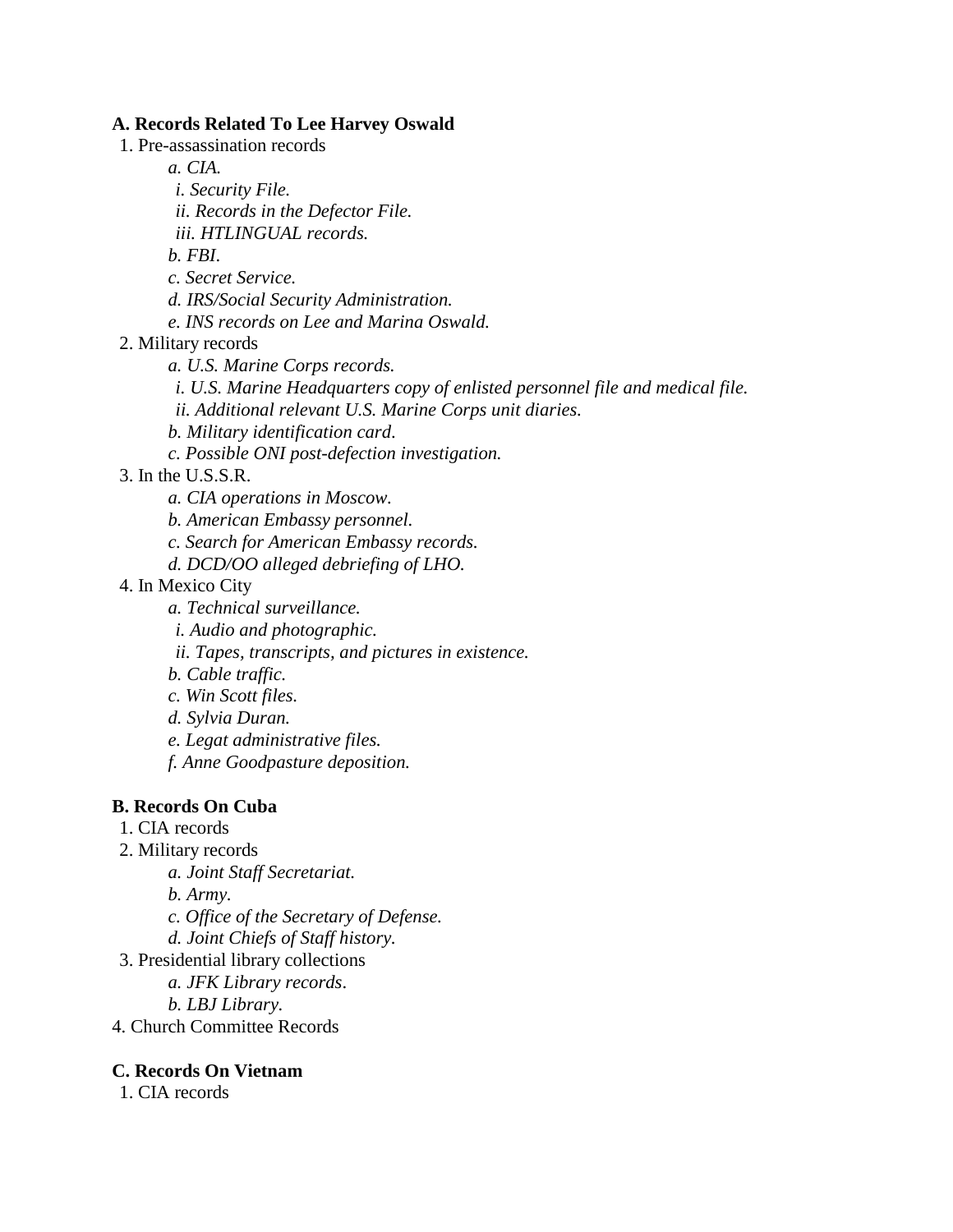2. Military records

- *a. Joint Staff Secretariat.*
- *b. Office of the Secretary of Defense.*
- *c. Joint Chiefs of Staff history.*
- 3. Presidential library collections
	- *a. JFK Library.*
	- *b. LBJ Library*.
- 4. Church Committee testimonies

#### **D. Records of Senior Agency Officials**

1. CIA

- *a. Allen Dulles.*
- *b. John McCone.*
- *c. Charles Cabell and Marshall Carter.*
- *d. Richard Bissell, William Colby, and Richard Helms.*
- *e. James J. Angleton.*
- *f . Lawrence Houston.*
- *g . William Harvey.*

2. FBI

*a. Hoover and Tolson Records, including "Official and Confidential" files, chronological files, and phone logs.*

- *b. Miscellaneous administrative files from the Director's Office.*
- *c. John P. Mohr Records*.
- 3. Secret Service
	- 4. Office of the Secretary of Defense
	- 5. Office of Naval Intelligence
	- 6. Army
	- 7. National Security Agency
	- 8. State Department
	- 9. Department of Justice
		- *a. Office of Information and Privacy b. Criminal Division*
	- 10. Treasury
	- 11. IRS

#### **E. Pro and Anti-Castro Cuban Matters**

- 1. Fair Play for Cuba Committee
	- *a. FBI field office files*.
	- *b. CIA records on Richard Gibson*.
	- *c. Department of Justice Criminal Division files on FPCC.*
- 2. Cuban COINTELPRO
- 3. Anti-Castro Activities
- 4. Cuban Intelligence Activities in the U.S.; Cuban Situation

5. Anti-Castro Cuban groups, including DRE, Alpha 66, SFNE, JURE, FRD, CRC, and Commandos-L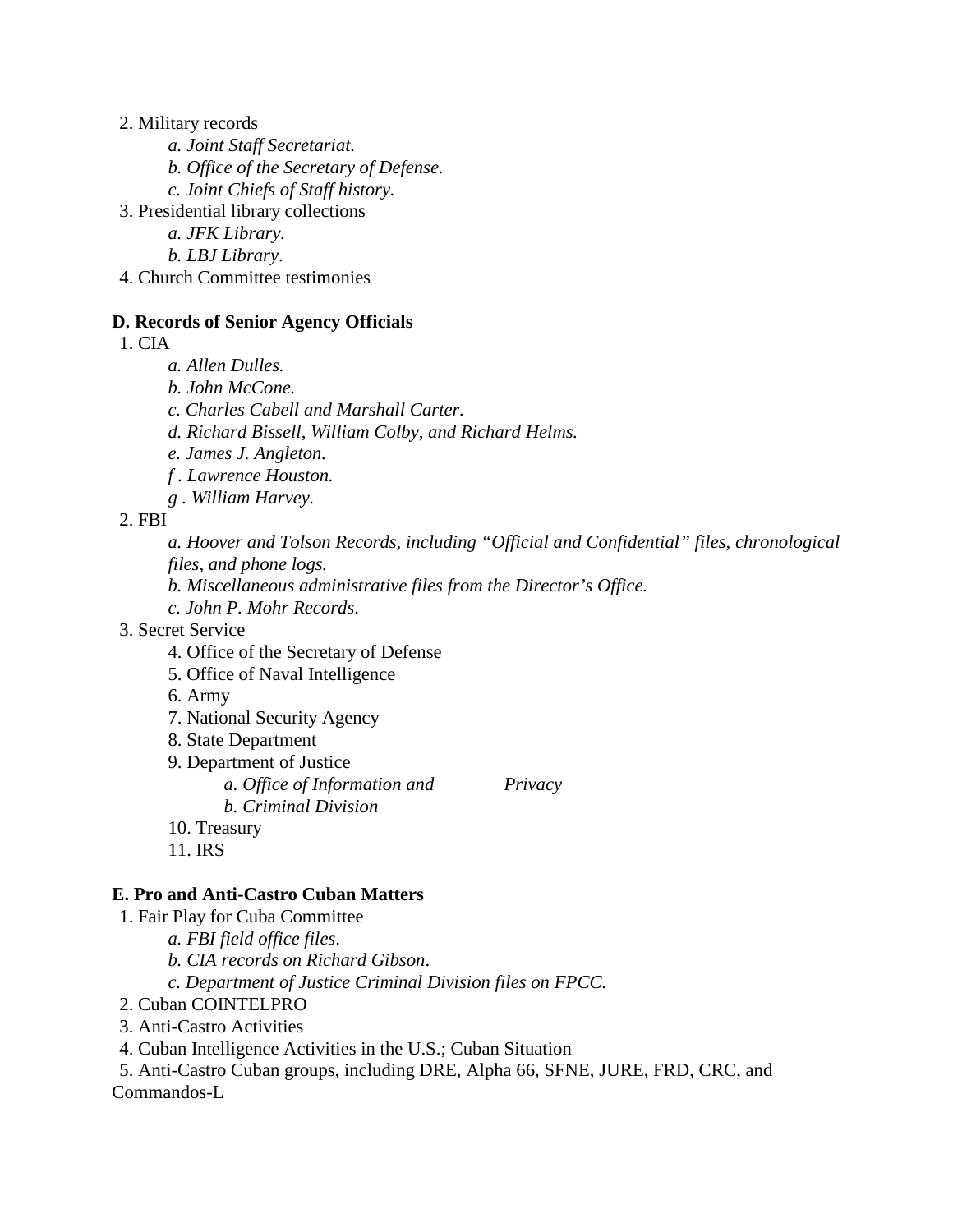#### 6. Threats against the life of Fidel Castro

- *a. CIA DS&T records*.
- *b. FBI file captioned "Threats Against the Life of Fidel Castro"*
- 7. American Gambling Interests in Cuba
- 8. Sergio Arcacha-Smith, Antonio Veciana and Bernardo de Torres

## **F. Records on Organized Crime**

- 1. Sam Giancana
- 2. FBI Electronic Surveillance of Carlos Marcello: BriLab
- 3. Department of Justice Criminal Division Records

### **G. Warren Commission Staff and Critics**

- 1. FBI files on Warren Commission staff
- 2. CIA and FBI files on Warren Commission critics
	- *a. Mark Lane*.
	- *b. Harold Weisberg.*
	- *c. Josiah Thompson.*
	- *d. Edward J. Epstein*.
	- *e. Paul Hoch.*
	- *f. David S. Lifton*.
	- *g. Sylvia Meagher.*

### **H. Name Searches**

- 1. John Abt
- 2. Edward Becker
- 3. Carlos Bringuier
- 4. George Bush
- 5. Ed Butler and Information Council of the Americas (INCA)
- 6. Claude Barnes Capehart
- 7. Lawrence Cusack
- 8. Adele Edisen, Winston de Monsabert, Jose Rivera
- 9. Billie Sol Estes
- 10. Judith Campbell Exner
- 11. H.L. Hunt and family and Clint Murchison and family
- 12. Joseph P. Kennedy
- 13. Oswald LeWinter
- 14. Marita Lorenz
- 15. John Thomas Masen
- 16. John Anthony McVickar
- 17. Elizabeth Catlett Mora
- 18. Gordon Duane Novel
- 19. Orest Pena
- 20. Carlos Quiroga
- 21. Charles Small
- 22. Clarence Daniel Smelley